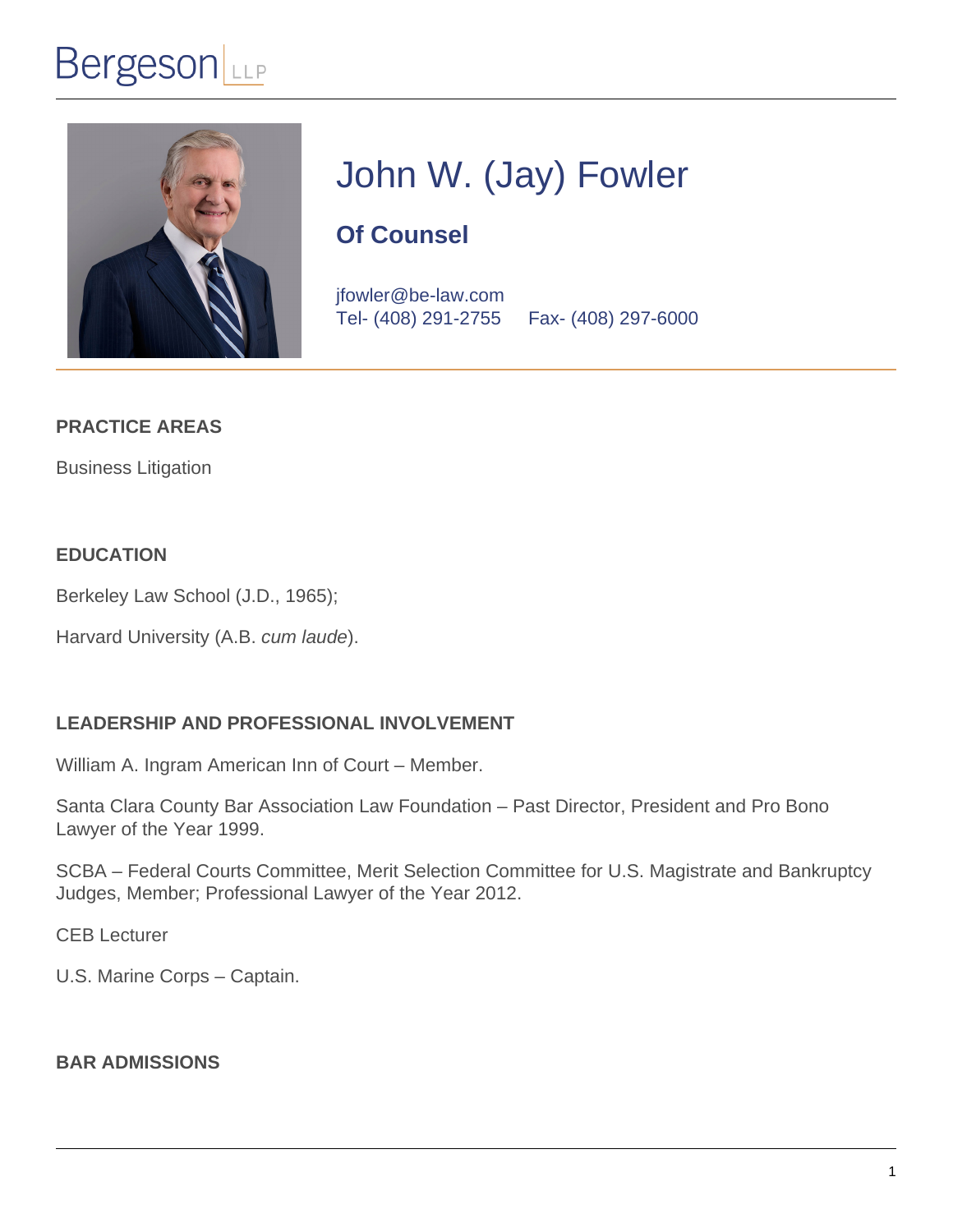**California** 

U.S District Court, Northern, Central, Eastern, and Southern Districts of California

U.S. Court of Appeals, Ninth Circuit.

[John W. Fowler](�� h t t p s : / / p r o f i l e s . s u p e r l a w y e r s . c o m / c a l i f o r n i a - n o r t h e r n / s a n - j o s e / l a w y e r / j o h n - w - f o w l e r / 7 e c 8 8 b 1 b - 2 5 3 4 - 4 f 3 6 - b e b d - 6 3 8 3 4 7 3 9 c 4 7 1 . h t m l ? u t m _ s o u r c e = 7 e c 8 8 b 1 b - 2 5 3 4 - 4 f 3 6 - b e b d - 6 3 8 3 4 7 3 9 c 4 7 1 & u t m _ c a m p a i g n = v 1 - s l b a d g e - o r a n g e & u t m _ c o n t e n t = p r o f i l e) Rated by Super Lawyers

loading ...

SUMMARY

A veteran Silicon Valley attorney focused on commercial, tort, and environmental litigation, John W. Fowler has completed over 35 trials, arbitrations, and administrative adjudicative hearings. Jay is among a handful of attorneys who have tried to conclusion environmental tort claims for personal injury and property damages as well as cases involving air pollution, groundwater contamination, and maritime oil spills.

Jay has represented a diverse group of clients in more than 50 years of practice, which includes a long tenure at the McCutchen Doyle law firm. He has litigated for — and gone to trial on behalf of software developers, real estate developers, oil refiners, and computer manufacturers. He also has managed nationwide product recalls for makers of computer batteries and other consumer products. Jay's trial experience covers a wide range of claims, including:

- Breach of contract
- Breach of fiduciary duty
- Construction defects
- Fraud in commercial and real estate transactions
- Misappropriation of trade secrets
- Priority of security interests
- Product liability in automotive and medical products
- Unfair business practices
- Wrongful termination